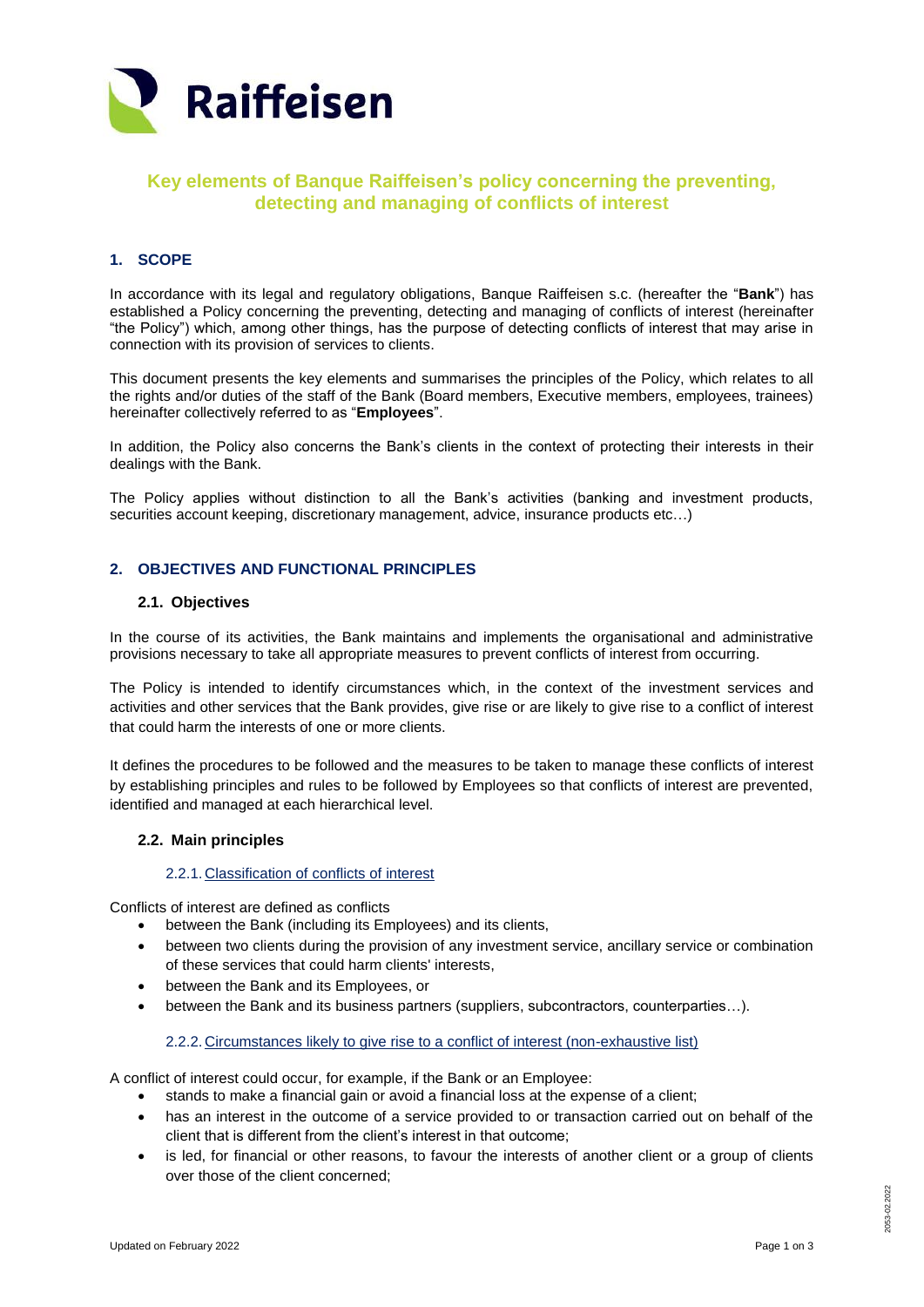- has the same professional activity as the client;
- receives or will receive from a person other than the client a benefit in connection with the service provided to the client, in the form of money, goods or services, other than the commission or charges normally invoiced for that service.

The following situations are also likely to give rise to a conflict of interest:

- Simultaneous exchange of information between or involvement in investment services by Employees engaged in potentially conflicting activities;
- Agreement on special treatment or assignment specifications on the basis of a personal relationship or family tie;
- Direct or indirect acquisition or sale by Employees of assets or goods belonging to the Bank;
- Exercise by an Employee of another job or activity on a freelance basis or performance of services for another organisation that compromises or alters his or her performance of work for the Bank;
- Capacity of an Employee or a member of his or her family as a significant shareholder or partner, board member, director, employee, consultant or agent of a rival organisation;
- Capacity of an Employee or a member of his or her family as a client, supplier or sub-contractor that does business with the Bank;
- Acceptance by an Employee of a mandate or proxy for a client;
- Client relationships involving some form of exclusivity on the part of an Employee that could lead to an excessive personal tie or restriction of other Employees' access to the client in question;
- Multiple insurance coverage: the client is covered multiple times for the same risks;
- The Bank receives a commission based on volume, growth, loss ratio / premium, ...

### **2.3. Detection and prevention**

In this context, particular attention is given to:

- The implementation of an organisation that avoids any situation of inappropriate influence;
- The definition of ethical principles and a duty of fairness with regard to clients;
- Segregation of the Bank's and its clients' assets:
- Strict separation of duties between portfolio management and investment advisory services on the one hand and execution of orders on financial instruments on the other hand;
- Any potential conflicts of interest in connection with the exercise of the Employees' secondary activities;
- Rules applicable to gifts, favours and invitations;
- Any measure relating to monetary and non-monetary benefits received from or paid to third parties.

Organisational and administrative provisions include the following measures in particular:

- Service-related remuneration,
- Segregation of duties ("Chinese walls"),
- Effective complaint management,
- Control and limitation of influence deemed inappropriate,
- Formally documented, controlled management of powers of attorney on the accounts in the Bank's books,
- Independence of employees.

### **2.4. Management of conflicts of interest**

#### 2.4.1. Communication with clients

If the measures taken to prevent, manage or mitigate conflicts of interest are not sufficient to ensure that the risk of harming the client's interests is avoided, the Bank undertakes to communicate to the clients concerned the general nature and/or sources of conflicts of interest as well as measures taken to mitigate these risks before carrying out transactions on their behalf.